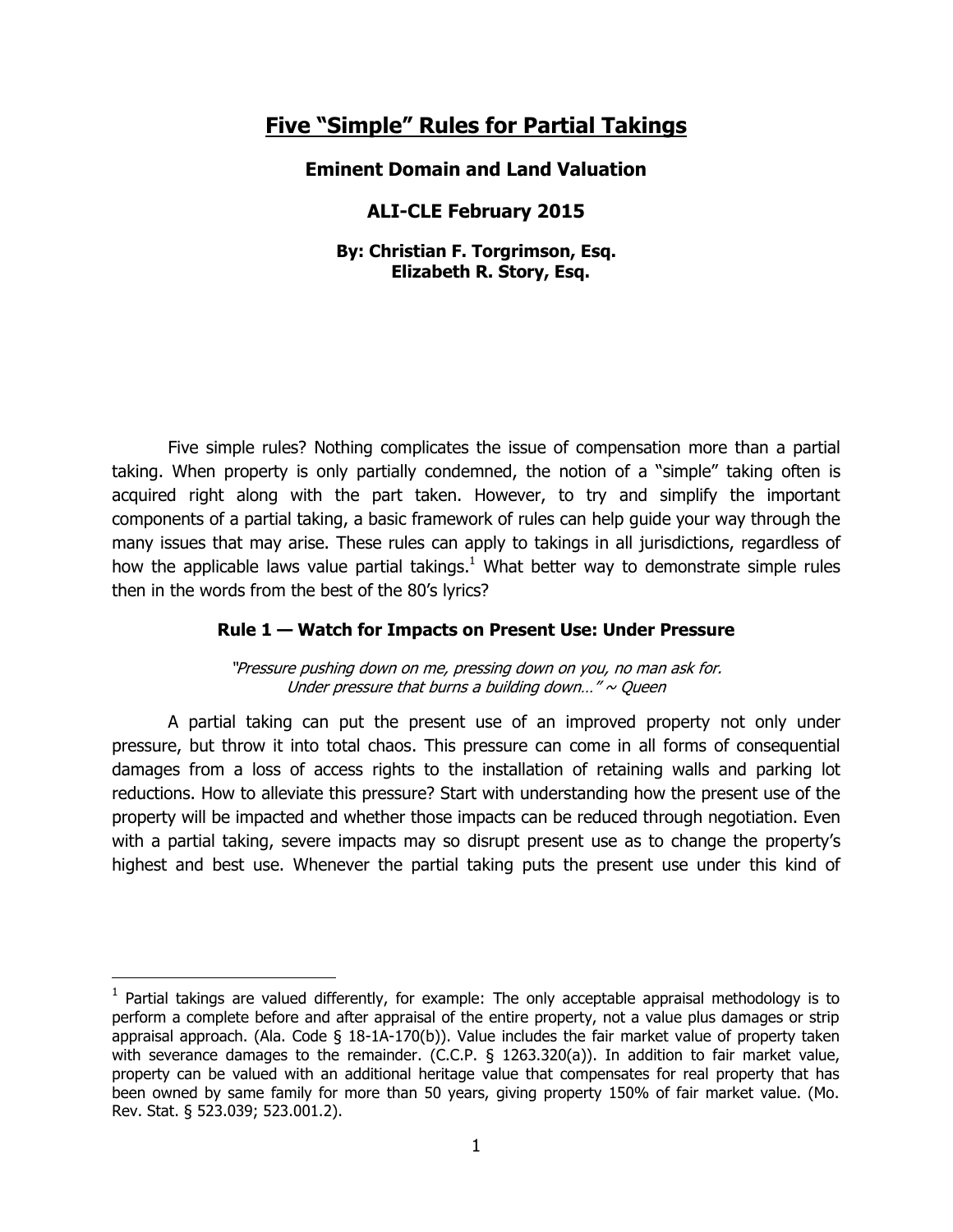pressure, just and adequate compensation should be pursued to the full extent if the state law recognizes the impact as compensable. $2^2$ 

Don't let those pretty colored plans from the acquisition agent fool you. Impacts caused by a partial taking, even a "strip" take, go well beyond the actual property taken in fee or easement and are not always immediately identifiable on a two dimensional plan. A full set of plans, including right of way plans, cross-sections, driveway profiles, utility, drainage, signage and marking to name a few should all be reviewed to determine the full impact of a partial taking. The functionality of a commercial building for example changes significantly if a strip take results in a retaining wall that blocks visibility of the building or the loss of an entire row of parking along the road frontage. Even though the commercial building is not directly taken, the impacts can change a tenant's ability to continue leasing the property for its intended purpose. Some tenants may require a certain amount of parking or have certain access requirements for deliveries. If the partial taking changes these elements, the tenant may have the right to terminate its lease. Identifying these issues early on may provide an opportunity to demonstrate how devastating these impacts are to present use, warranting a change to the plans to save the building and the lease.

Finally, the severity of these impacts can increase once actual construction begins on the property. For example, it is not uncommon for the height of a retaining wall to be shown as low on a construction plan, only to grow to eight feet in the field during construction. Determining impacts from a partial take may be an ongoing issue, making it advisable to delay a final settlement until construction is completed.

#### **Rule 2 — Consider Damage to Future Use: It's the End of the World as We Know It**

"It's the end of the world as we know it; It's the end of the world as we know it; It's the end of the world as we know it, and I feel fine."  $\sim$  R.E.M.

An intended future use of the property whether development, expansion or renovation can be significantly damaged or even full extinguished by a partial taking. It may prevent the property owner from expanding business operations or result in a loss of grandfathering under new zoning ordinances, leading to a change in the highest and best use of the property. Though not a separate item of compensation, such a change in future use can and should be considered in the total amount of compensation.<sup>3</sup>

j

 $2$  In Missouri, actual loss of access is compensable, but decrease of access, amount of traffic, and circuity of traffic can be used as factors in determining compensation because they affect the highest and best use of the property. See State ex rel. Mo Hwy. & Transp. Comm'n v. Jim Lynch Toyota, Inc., 830 S.W.2d 481 (Mo. Ct. App. 1992). In Texas, to the extent visibility damages arise from condemnor's use of the owner's property, visibility damages can be considered. See Butler v. State, 973 S.W.2d 749 (Tex. App. 1998).

 $3$  See K.S.A. 26-513(d).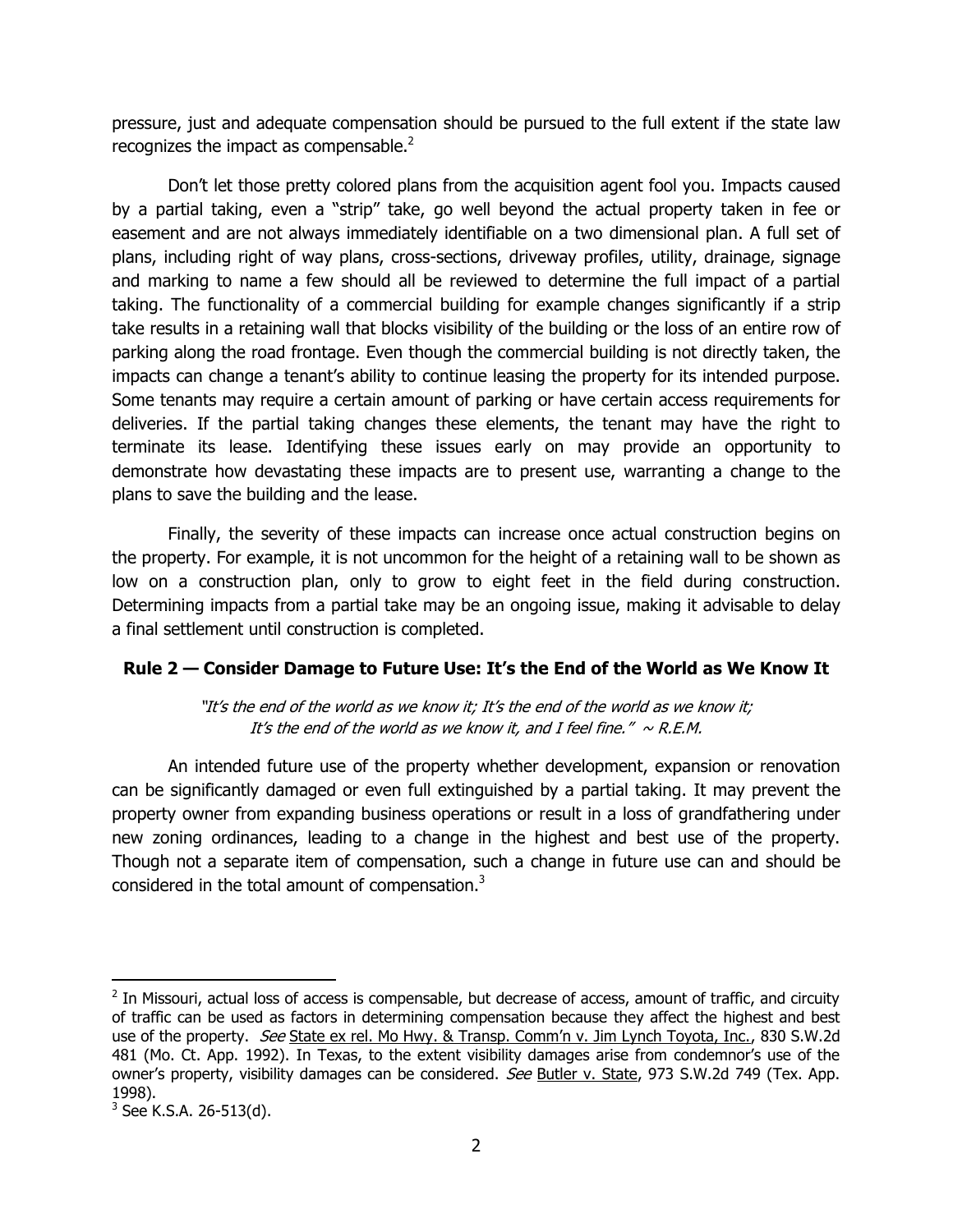If a partial taking prevents a future expansion, some states will allow the property taken to be valued as that future potential use, if it is reasonably adaptable.<sup>4</sup> This can include physical expansion of a business on the property or an entirely new development. For example, if a tract of land is vacant on the date of taking, the proposed development plans may be considered to the extent such plans impact fair market value. However, the property cannot be appraised as if the proposed development or other potential use or rezoning were an accomplished fact.<sup>5</sup>

Zoning may not be used as a tool to devalue property in anticipation of condemnation, but it can be considered in calculating a higher value in the future. $6$  States vary in how potential zoning changes impact current property value. In Arizona and California, where there is a "reasonable probability" of the removal of a zoning restriction in the near future, the effect of the change on the mind of a purchaser can play a role in determining fair market value.<sup>7</sup> Condemning authorities will argue that considering a property's future use or expansion capability can be vague and speculative. Tennessee draws the line at allowing evidence of future value predicated on the owner's undeveloped lot becoming a subdivision.<sup>8</sup>

Partial takings also can result in a loss of "grandfathered" status under a new zoning ordinance. For example, if the partial taking requires removal of signage that was grandfathered in under a new zoning ordinance, any new sign installed will have to meet the new zoning requirements. Losing grandfather status becomes a problem particularly in the case of businesses that use tall pole signs, as many cities are following a development trend to require shorter monument signs. Losing a legal nonconforming use can be another factor considered in determining the total amount of compensation.<sup>9</sup>

## **Rule 3 — Relocation: Should I Stay or Should I Go?**

"Should I stay or should I go now? Should I stay or should I go now? If I go there will be trouble; and if I stay it will be double. So come on and let me know."  $\sim$  The Clash

A partial taking can rise to the level of shutting down an operating business on the subject property, forcing it to relocate to a new site. An owner's decision to stay or go as a result of a partial taking is a difficult one, and can become a contentious issue with the

j

<sup>&</sup>lt;sup>4</sup> For example, see Georgia (DOT v. Kanavage, 358 S.E.2d 464 (Ga. App. 1987); Massachusetts (Skyline Homes, Inc. v. Commonwealth, 290 N.E.2d 160 (Mass. 1972); Oklahoma (Arkansas Louisiana Gas Co. v. Maggi, 409 P.2d 369 (Okla. 1965); Tennessee (Alloway v. City of Nashville, 13 S.W. 123 (Tenn. 1890).

<sup>&</sup>lt;sup>5</sup> See <u>DOT v. Pilgrim</u>, 333 S.E.2d 866 (1985); Woodland Partners Ltd. Partnership v. DOT, 650 S.E.2d 277 (2007).

<sup>6</sup> City of Plainfield v. Borough of Middlesex, 69 N.J. Super. 136, 173 A.2d 785 (Law Div. 1961) (City's actions were illegal where one month prior to condemning but after negotiations over purchase price stalled, the City rezoned property owner's land for parks, playgrounds and schools).

<sup>7</sup> Town of Paradise Valley v. Young Financial Services, Inc., 177 Ariz. 388, 868 P.2d 971, 974 (Ct. App. Div. 1, 1993); People By and Through Dept. of Public Works v. Dunn, 46 Cal. 2d 639, 297 P.2d 964 (1956).

<sup>&</sup>lt;sup>8</sup> Barnes v. N.C. State Highway Com., 250 N.C. 378, 109 S.E.2d 219 (1959).

<sup>&</sup>lt;sup>9</sup> See K.S.A. 26-513(d).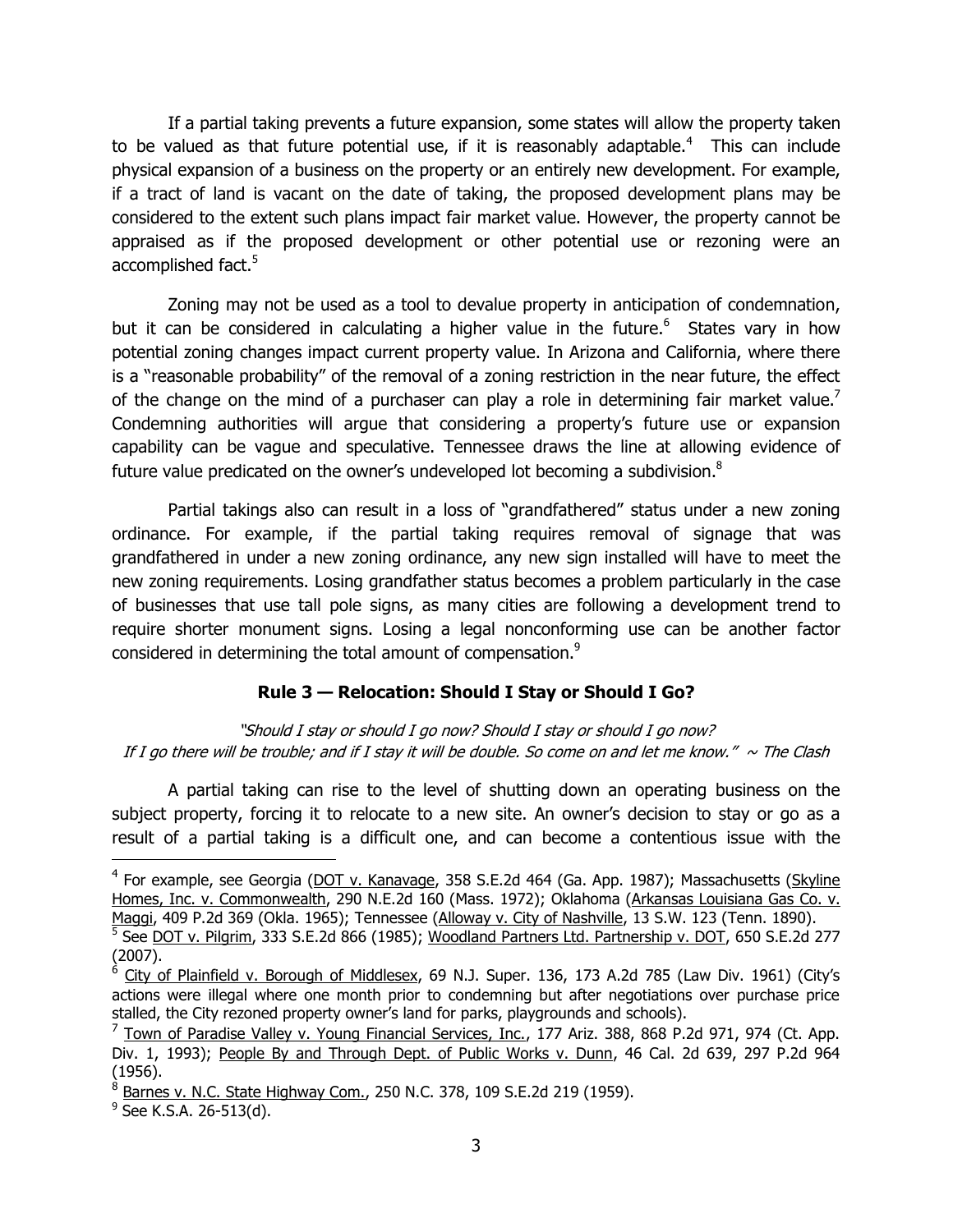condemning authority. Not only does a potential relocation damage the value of the dirt, it also may result in substantial impairment to the business that cannot be recovered. In those few jurisdictions that permit the separate recovery of business damages, it is not uncommon to see business damage claims many times larger than the value of the real estate alone.<sup>10</sup> In such cases, the condemnation case becomes more of a business litigation matter rather than a real estate evaluation problem. The litigation often centers around the conflict between the total destruction of the business on the subject property vs. the cost to relocate and set up operations on a new site. If the cost to relocate and set up exceeds the value of the business, a whole host of issues can arise  $-$  (i) what if the cost to relocate exceeds the current value of the business or even the real estate? (ii) is an owner entitled to recover compensation based on the actual costs to save the business, or can the condemnor force an owner to go out of business simply because it is cheaper than paying the cost to save it? (iii) is there a constitutional right to continue operating a business?

Regardless of the ability to recover business damages as an element of compensation, the Uniform Relocation Assistance and Real Property Acquisition Policies Act (URA) of 1970 provides a method for persons displaced by federal projects. All states have adopted legislation extending these policies and benefits to state and local projects that are financed in whole or in part by federal funds.<sup>11</sup> The Federal Relocation provisions provide payment for the actual reasonable expenses in moving, the direct losses of tangible personal property as a result of moving or discontinuing the business, actual reasonable expenses in searching for a replacement business, and actual reasonable expenses to reestablish business at the new site, up to \$40,000.00. 42 U.S.C. §§ 4622 (a)(1)-(4) and (c). To obtain business payments, aka "average annual net earnings", a business must show 1) it cannot be relocated without a substantial loss of existing customers; and 2) is not part of a chain (unless somehow all of the locations are taken!).<sup>12</sup> These relocation expenses are recovered through a separate administrative procedure.<sup>13</sup>

State acts may be broader than federal law. For example, in California, the state relocation law has been applied to losses from inverse condemnation.<sup>14</sup> In Connecticut, up to ten thousand dollars of a person's annual net income can be claimed as a "substantial loss of patronage".<sup>15</sup> In all cases, the intent of the program is to compensate people actually displaced as a result of federal programs or expenditures. Eligibility for relocation expenses requires active occupancy when the taking occurs, meaning timelines for claims under the URA are important. A person who rents property after ownership has transferred to the government will not qualify as a displaced person.<sup>16</sup> If negotiations are ongoing when a tenant begins

 $\overline{a}$ 

<sup>&</sup>lt;sup>10</sup> See <u>Bowers v. Fulton County</u>, 221 Ga. 731, 146 S.E.2d 884 (1966)

<sup>11</sup> See O.C.G.A. § 22-4-5; 735 ILCS 30/10-5-62

<sup>12</sup> 42 U.S.C. §4622(c)

 $13$  See O.C.G.A. § 22-4-1

 $14$  Beaty v. Imperial Irrigation Dist., 186 Cal. App. 3d 897, 231 Cal. Rptr. 128 (4th Dis. 1986)

<sup>15</sup> Conn. Gen. Stat. Ann. § 8-268

 $16$  Lewis v. Brinegar, 372 F. Supp. 424 (W.D.Mo. 1974)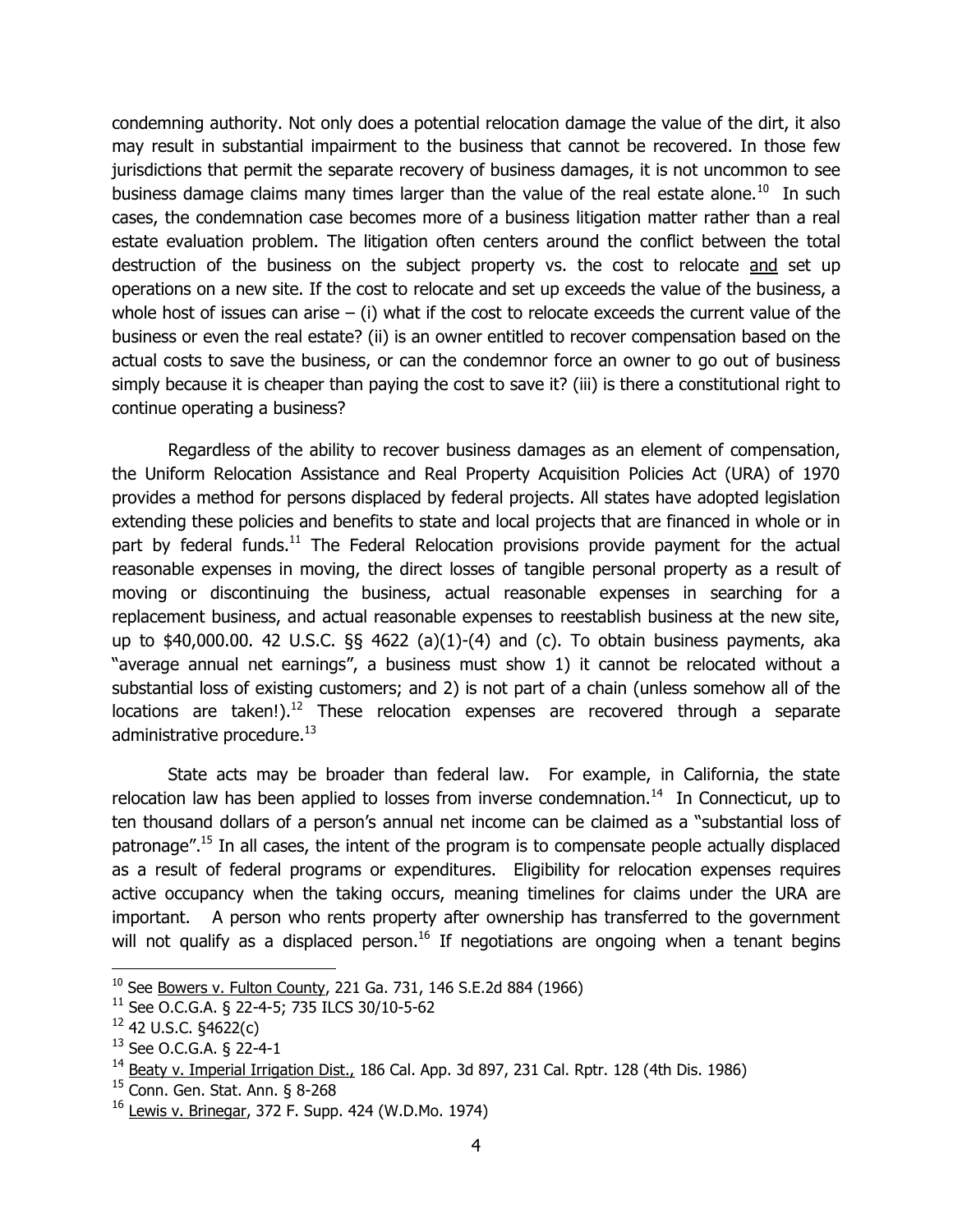occupancy, they will be eligible for compensation. Relocation expenses can be voluntarily abandoned where a lease is abandoned prior to the condemnation.<sup>17</sup> If the business is seeking relocation, confirm the state's timing requirement for tenant compensation under eminent domain. A successful tenant claim must include an allegation that the owner disclaims any and all interests in the improvements, machinery, or equipment for which the tenant seeks recovery. A disclaimer is meant to assure there is no duplication of payments.<sup>18</sup>

It is important for owners to thoroughly weigh the financial impacts of a relocation versus any opportunity remain on the subject property. The downside to the federal Act is the cap on benefits, which are often far below the actual costs to relocate and restart operations on a new site. The prohibition on double recovery would prevent owners from seeking both administrative claim for benefits under the Act and damages or the value of the business under state laws in a condemnation case.

## **Rule 4 — Assist Client in Dealing With Construction: I Will Survive**

#### "But then I spent so many nights thinking how you did me wrong, and I grew strong. And I learned how to get along."  $\sim$  Gloria Gaynor

Where a partial taking allows a property owner or business owner to remain on the property during construction of the project, surviving construction can be difficult. Orange cones and the general hassle that comes with new road construction directly impact a property and the business. However the damages caused by these inconveniences are typically noncompensable.<sup>19</sup> To help the owner survive, there are certain steps that can ease the pain of construction and also assist with future litigation. If necessary, an inverse condemnation claim can provide a legal alternative to recover for negligent construction or other unforeseen construction issues. <sup>20</sup>

It may be necessary for a property owner or business owner to temporarily replace items that were taken as part of the condemnation. For instance, adequate signage and lighting are vital for businesses that rely on impulse customers. Unfortunately, partial takings frequently involve the taking of that signage and lighting. Permanent replacement of these items can be delayed several years due to long construction schedules. Owners can hang a temporary sign and install temporary lighting to minimize damage caused by the removal of the permanent items and reach out to those impulse customers. Typically, temporary signs will be subject to the jurisdiction's sign ordinance. It may be necessary to apply for a special consideration if the

 $\overline{a}$ 

<sup>&</sup>lt;sup>17</sup> Josh Caberet, Inc. v. Department of Transportation, 256 Ga. 749, 353 S.E.2d 346 (1987)

<sup>&</sup>lt;sup>18</sup> Will-Tex Plastics Mfg., Inc. v. Department of Housing and Urban Development, 346 F.Supp. 654 (E.D. Pa. 1972)

 $19$  MARTA v. Datry, 220 S.E.2d 905 (Ga. 1975) (where damages occur only during construction of the project and cease upon completion of the project, it is error to allow evidence of such damages).

<sup>&</sup>lt;sup>20</sup> Woodside vs. Fulton County, 155 S.E.2d 404 (Ga. 1968).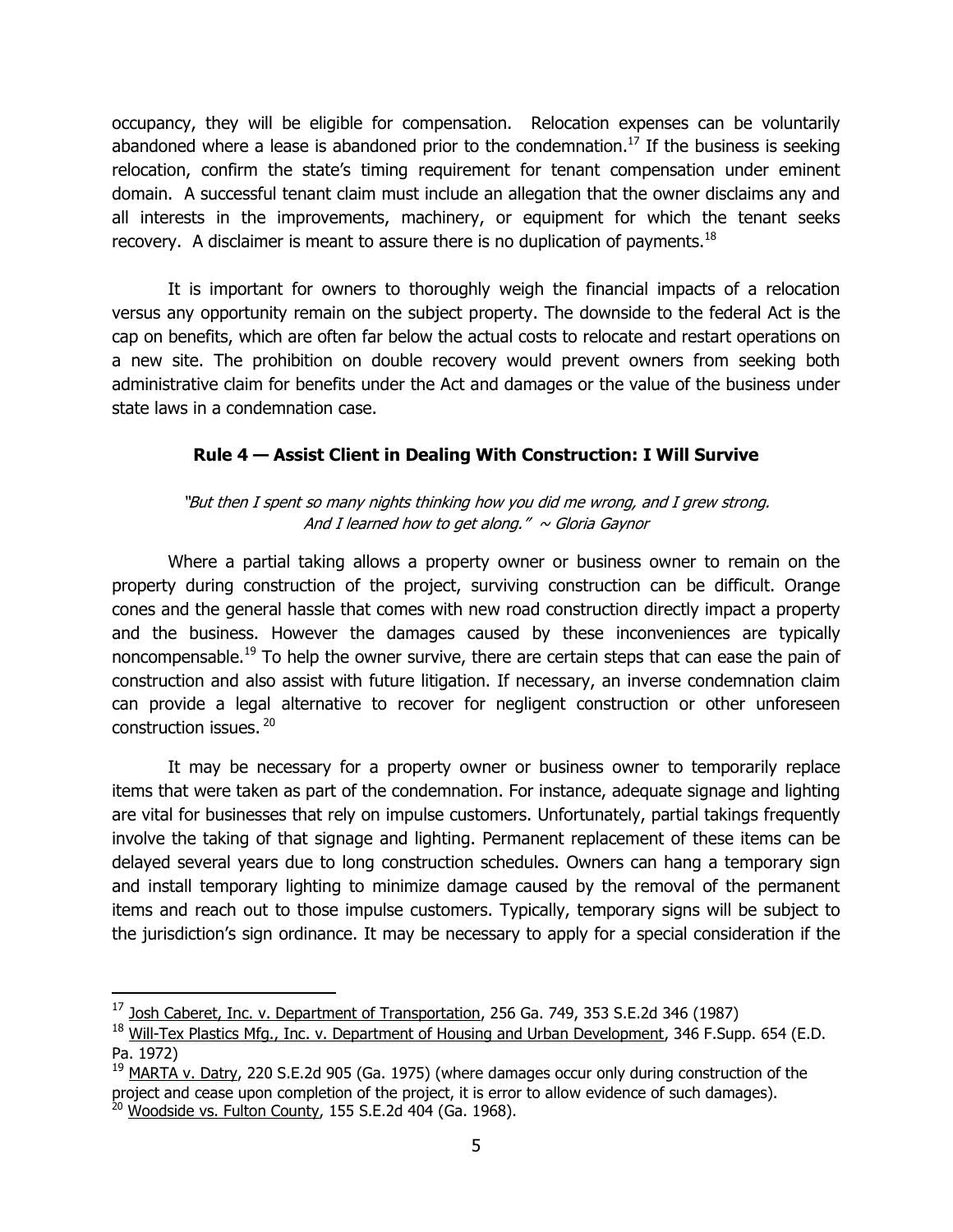sign ordinance does not provide a temporary sign to remain for the length of time required for the construction period.

Property owners or business owners who are present on-site can be vital to monitoring the construction progress. It can be helpful in future litigation if the owner can keep a construction journal and record activity and issues that occur on the property during or after construction. The journal creates a timeline that, following the length of construction and the additional years of litigation, can be an important resource for a pending trial.

Another helpful tip to help ease the pain of construction is to provide the property owner or business owner with contact information for the condemning authority's project manager. If any construction issues arise or an emergency needs to be addressed, the owner can be in direct contact with the manager at the construction site. Maintaining a good relationship with the project manager is important, as the project manager can sometimes make minor "in the field" changes to plans that do not impact the project as a whole, but can be beneficial to the property owner or business owner.

# **Rule 5 — Identify and Tackle the Uncontrollable: Livin' on a Prayer**

### "We've gotta hold on ready or not; you live for the fight when it's all that you've got. Whoa, we're half way there, whoa, livin' on a prayer. Take my hand and we'll make it  $-$  I swear."  $\sim$  Bon Jovi

Regardless of preparation and experience, a partial taking can present some unknown surprises that a property owner may have to address. It might just be a "livin' on a prayer" moment, but these uncontrollable factors can be identified and tackled early to at least give the property owner reasonable expectations of what type of recovery is to come.

If there is a security deed on the property, review the deed to determine if the lending institution has any authority to make decisions in the condemnation action or has the right to collect compensation ahead of the property owner. Ideally, the lender and property owner have a good relationship and can come to an agreement on how the proceeds of the condemnation are allocated. In a partial taking, if the compensation is being paid to the property owner which will keep the property operating at its present use, a lender may allow compensation to be paid to the property owner, so as not to disturb the future payments towards the note. However, if the lender has the right to step in and pursue compensation in the condemnation action, the property owner may have little say in what constitutes just and adequate compensation for the taking. In that instance, there is a risk of the lender accepting just enough to cover the cost of the note, leaving substantial damages on the table and no recovery for the owner.

A property also can be impacted by the uncontrollable in the form of claims of environmental contaminations such as soil contaminations or asbestos. These contaminations can reduce the value of the property or the future use of the property.<sup>21</sup> For example, in condemnation actions involving gas stations, it is not highly unusual for an environmental report

j  $^{21}$  See Silver Creek Drain Cmmn. v. Extrusions Div., Inc., 663 N.W.2d 436 (Mich. 2003).